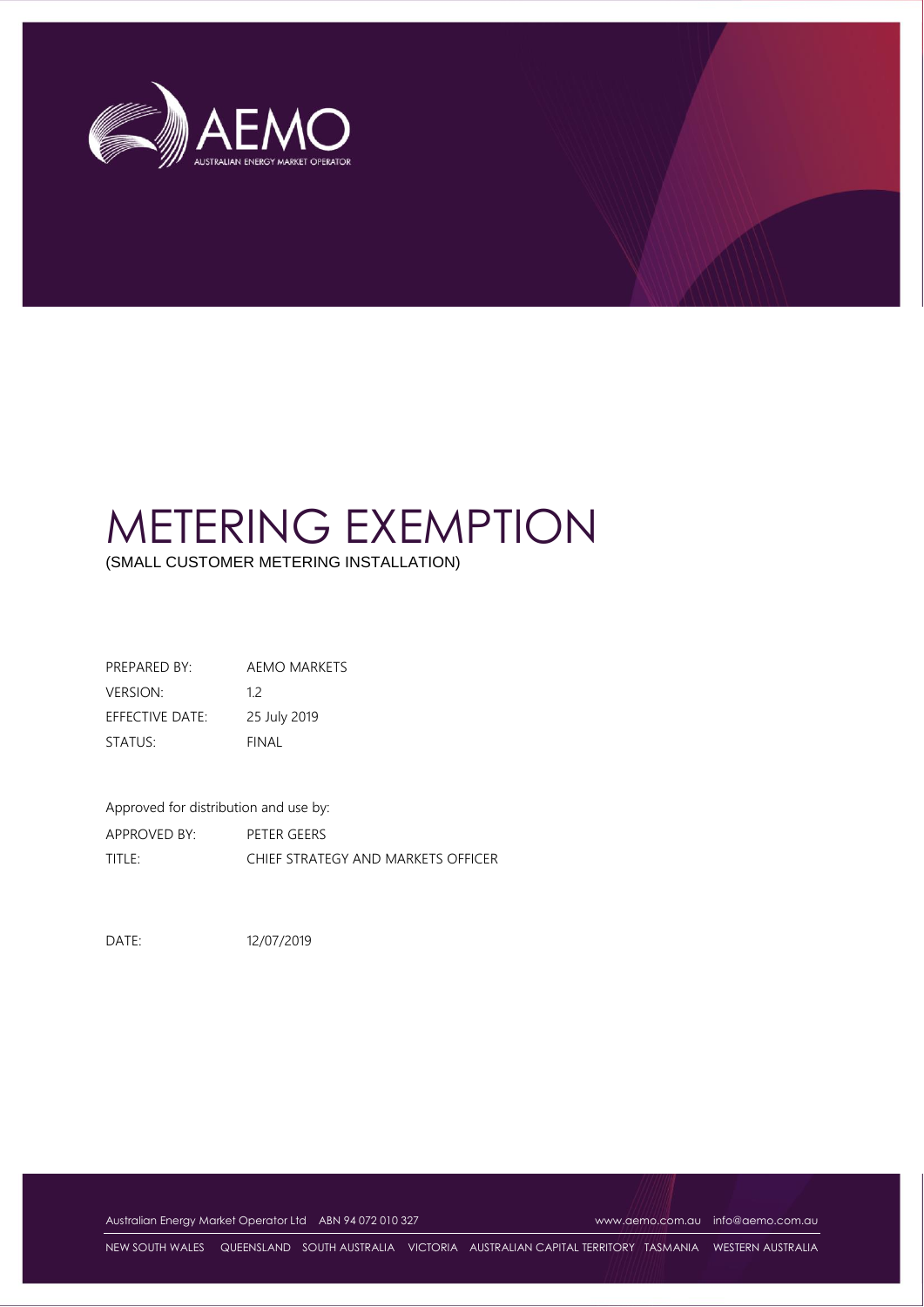

# **VERSION RELEASE HISTORY**

| Version | Effective Date  | Summary of Changes                                                                                                                                                                                                                                                                                                                            |
|---------|-----------------|-----------------------------------------------------------------------------------------------------------------------------------------------------------------------------------------------------------------------------------------------------------------------------------------------------------------------------------------------|
| 1.0     |                 | First Issue.<br>Document incorporates:<br>National Electricity Amendment (Expanding competition in metering and related<br>$\bullet$<br>services) Rule 2015. No.12;<br>National Electricity Amendment (Embedded Networks) Rule 2015 No. 15; and<br>$\bullet$<br>National Electricity Amendment (Meter Replacement Processes) Rule 2016 No. 2. |
| 1.1     | 1 December 2017 | Final Version.                                                                                                                                                                                                                                                                                                                                |
| 1.2     | 25 July 2019    | Extension of timeframe for retrospective commencement date post installation to 30<br>business days.                                                                                                                                                                                                                                          |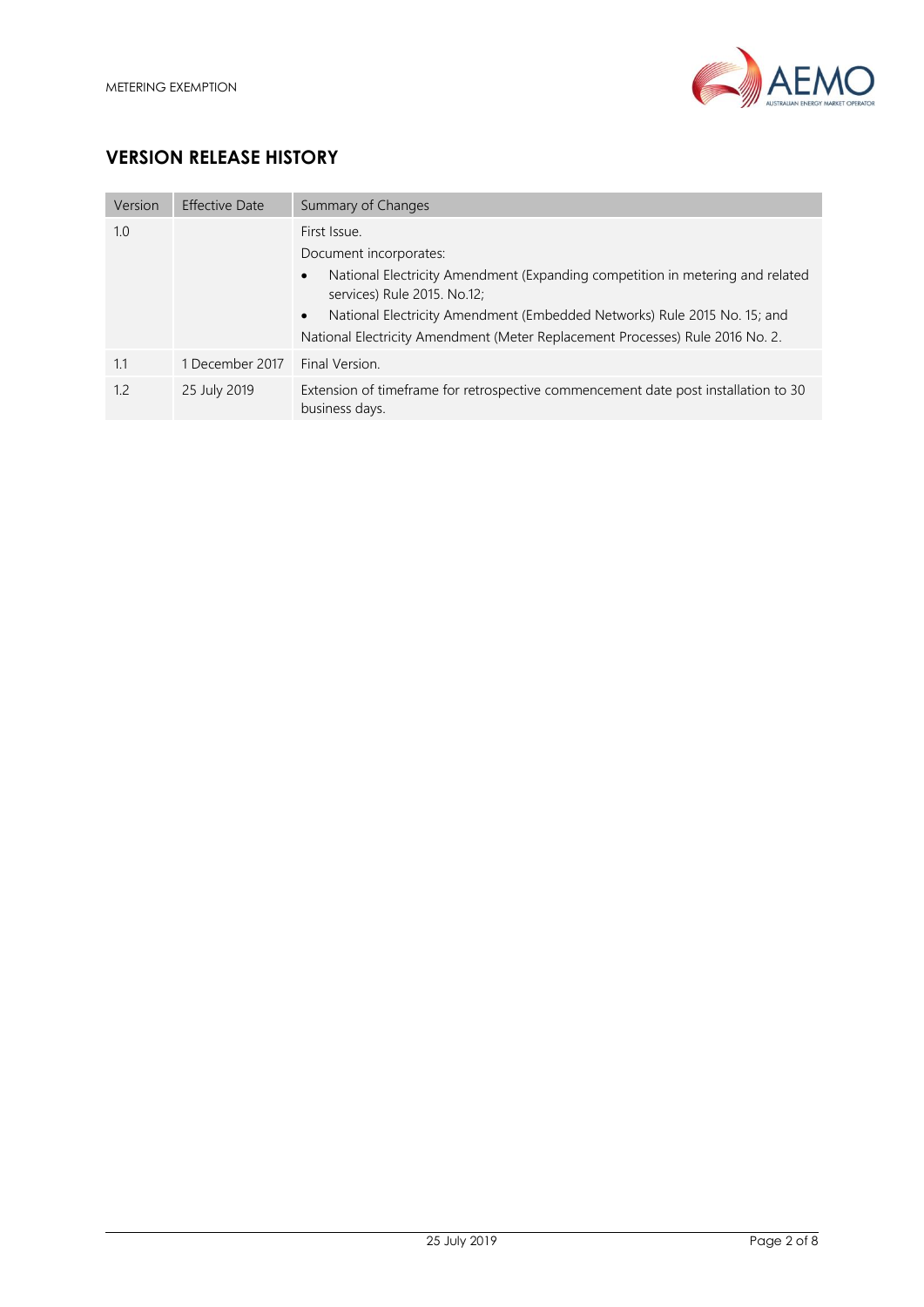

#### **CONTENTS**

|     | CHAPTER 1.                                                         | <b>INTRODUCTION</b>                        | 4              |  |  |  |
|-----|--------------------------------------------------------------------|--------------------------------------------|----------------|--|--|--|
| 1.1 |                                                                    | Purpose and Scope                          | 4              |  |  |  |
| 1.2 | Definitions and Interpretation                                     |                                            |                |  |  |  |
| 1.3 |                                                                    | Related AEMO Documents                     | 4              |  |  |  |
|     | CHAPTER 2.                                                         | THE EXEMPTION                              | 4              |  |  |  |
| 2.1 |                                                                    | Basis of Exemption                         | 4              |  |  |  |
| 2.2 |                                                                    | Period of Exemption                        | 5              |  |  |  |
|     | CHAPTER 3.                                                         | <b>APPLICATION PROCESS</b>                 | 5              |  |  |  |
| 3.1 | Applicant                                                          |                                            | 5              |  |  |  |
| 3.2 | Form of Application                                                | 5                                          |                |  |  |  |
| 3.3 | Supporting Information in advance of Application                   | 6                                          |                |  |  |  |
| 3.4 | Timing of Application                                              |                                            |                |  |  |  |
| 3.5 | AEMO's Determination                                               |                                            |                |  |  |  |
| 3.6 |                                                                    | Grant of Exemption                         | 6              |  |  |  |
| 3.7 | Current MC's Obligations during the Exemption Period               |                                            |                |  |  |  |
|     | CHAPTER 4.                                                         | <b>CHANGE OF METERING COORDINATOR</b>      | 7              |  |  |  |
| 4.1 |                                                                    | Exemption Personal to Metering Coordinator | $\overline{7}$ |  |  |  |
| 4.2 | Application for Reissue of Exemption if No Change in Circumstances |                                            |                |  |  |  |
| 4.3 |                                                                    | Change in Circumstances                    | $\overline{7}$ |  |  |  |
|     |                                                                    | APPENDIX A. APPLICATION FOR EXEMPTION      | 8              |  |  |  |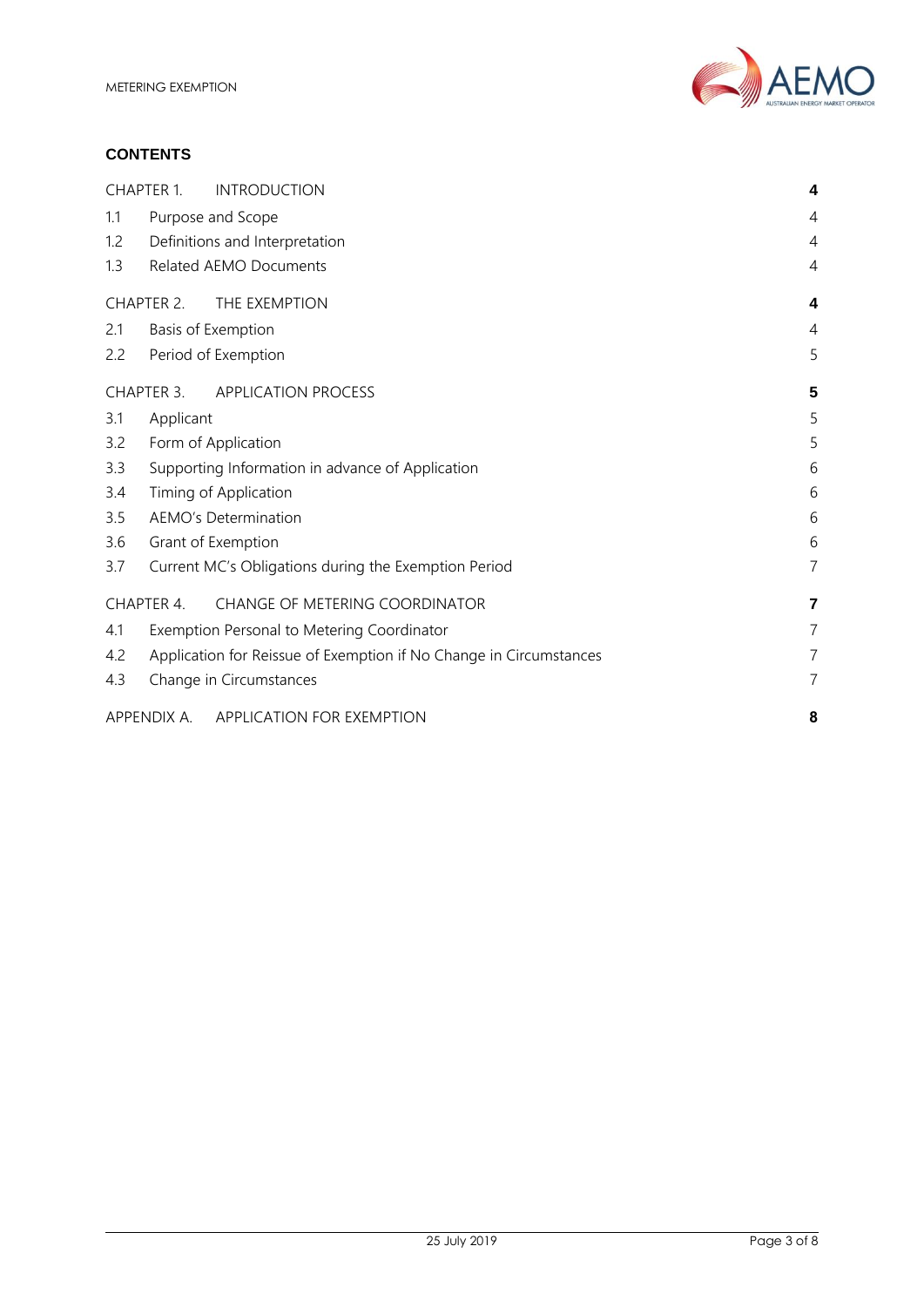

# <span id="page-3-0"></span>**CHAPTER 1. INTRODUCTION**

## <span id="page-3-1"></span>**1.1 Purpose and Scope**

This Exemption Guideline (Guideline) sets out the process by which a Current MC may apply for an exemption from the requirement in clause 7.8.3(a) of the NER to ensure that any new or replacement *metering installation* at the *connection point* of a *small customer* is a type 4 *metering installation* that meets the *minimum services specification*, permitting the Current MC to install a type 4A *metering installation*. 1

# <span id="page-3-2"></span>**1.2 Definitions and Interpretation**

The Retail Electricity Market Procedures – Glossary and Framework:

- (a) is incorporated into and forms part of this Guideline; and
- (b) should be read with this Guideline.

#### <span id="page-3-3"></span>**1.3 Related AEMO Documents**

| Title                                                            | Location                                                                                                          |
|------------------------------------------------------------------|-------------------------------------------------------------------------------------------------------------------|
| Retail Electricity Market Procedures -<br>Glossary and Framework | http://www.aemo.com.au/Electricity/National-Electricity-Market-NEM/Retail-<br>and-metering/Glossary-and-Framework |
| Metrology Procedure: Part A                                      | http://www.aemo.com.au/Electricity/National-Electricity-Market-NEM/Retail-<br>and-metering                        |

# <span id="page-3-4"></span>**CHAPTER 2. THE EXEMPTION**

#### <span id="page-3-5"></span>**2.1 Basis of Exemption**

l

Clause 7.8.4(a) of the NER permits AEMO to exempt a Current MC from complying with clause 7.8.3(a) if the MC demonstrates to AEMO's reasonable satisfaction that there is no existing *telecommunications network* enabling the *remote acquisition* of *metering data* from a *metering installation.*

To demonstrate that there is no existing *telecommunications network* enabling the *remote acquisition* of *metering data* from a *metering installation* the Current MC must provide evidence that:

- (a) there is, in the vicinity of that *metering installation*:
	- (i) no *telecommunications network* that provides access for public use (public telecommunications network) 2 ; and
	- (ii) no alternative *telecommunications network* that AEMO has previously approved for use by the MDP for that *metering installation* (alternative telecommunications network); or
- (b) the physical or environmental conditions in the vicinity of that *metering installation* prevent remote access to the relevant *metering installation* through the use of a public telecommunications network or an alternative telecommunications network.

<sup>1</sup> The *minimum services specification* is detailed in section 5 of the Metrology Procedure: Part A.

<sup>2</sup> AEMO considers that a public telecommunications network includes fixed and wireless networks such as landlines, mobile and other forms of telecommunications available to the general public, but does not include satellite communications systems, as these are not generally available for public use.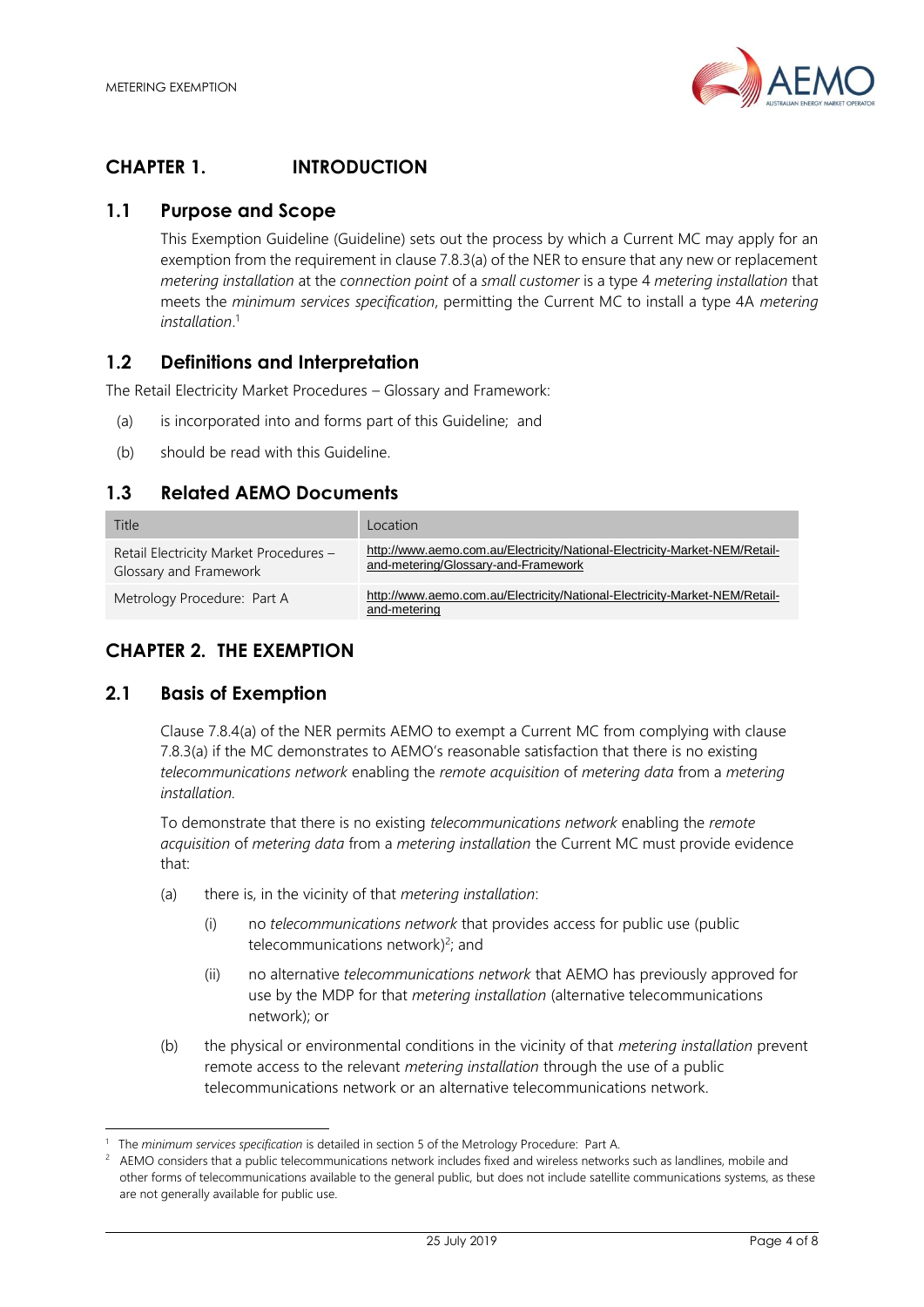

# <span id="page-4-0"></span>**2.2 Period of Exemption**

#### **2.2.1 Maximum Period of Exemption**

Each application for exemption must specify the date on which the exemption is proposed to expire, which must not be more than 5 years from the date of the application.

If the period for which an exemption is sought is less than 5 years, AEMO may extend the period of an exemption up to the date that is 5 years from the date of the original grant of the exemption.

#### **2.2.2 Expiry**

Any exemption will expire on the earlier of:

- (a) the date specified by AEMO;
- (b) the date the Current MC first establishes *remote acquisition* from the relevant *metering installation*; or
- (c) the date the *metering installation* ceases to be a *small customer metering installation*.

# <span id="page-4-1"></span>**CHAPTER 3. APPLICATION PROCESS**

#### <span id="page-4-2"></span>**3.1 Applicant**

The only person who can apply for, and benefit from, an exemption from the requirement in clause 7.8.3(a) of the NER is the Current MC.

#### <span id="page-4-3"></span>**3.2 Form of Application**

A Current MC may apply for an exemption by completing an application in the form contained in Appendix A, accompanied by supporting information, including, without limitation:

- (a) if there is no public telecommunications network or alternative telecommunications network in the vicinity of the relevant *metering installation*:
	- (i) public telecommunications networks coverage maps of fixed and wireless networks, or formal communications from providers of telecommunications services confirming no telecommunications network coverage exists in the vicinity of the relevant *metering installation*;
	- (ii) public telecommunications network development or expansion plans, if any, or other confirmation that there are no plans during the proposed period of exemption to provide telecommunications coverage in the vicinity of the relevant *metering installation*, provided either as public announcements from providers of telecommunications services or formal communications to the Current MC; and
	- (iii) the timeframe, if any, in which a telecommunications network is expected to become available, provided either as public announcements from providers of telecommunications services or formal communications to the Current MC; or
- (b) if the physical or environmental conditions in the vicinity of the relevant *metering installation* prevent remote access to the relevant *metering installation* through the use of a public telecommunications network or an alternative telecommunications network:
	- (i) a written description of the physical or environmental conditions that prevent remote access to the *metering installation* by the network; and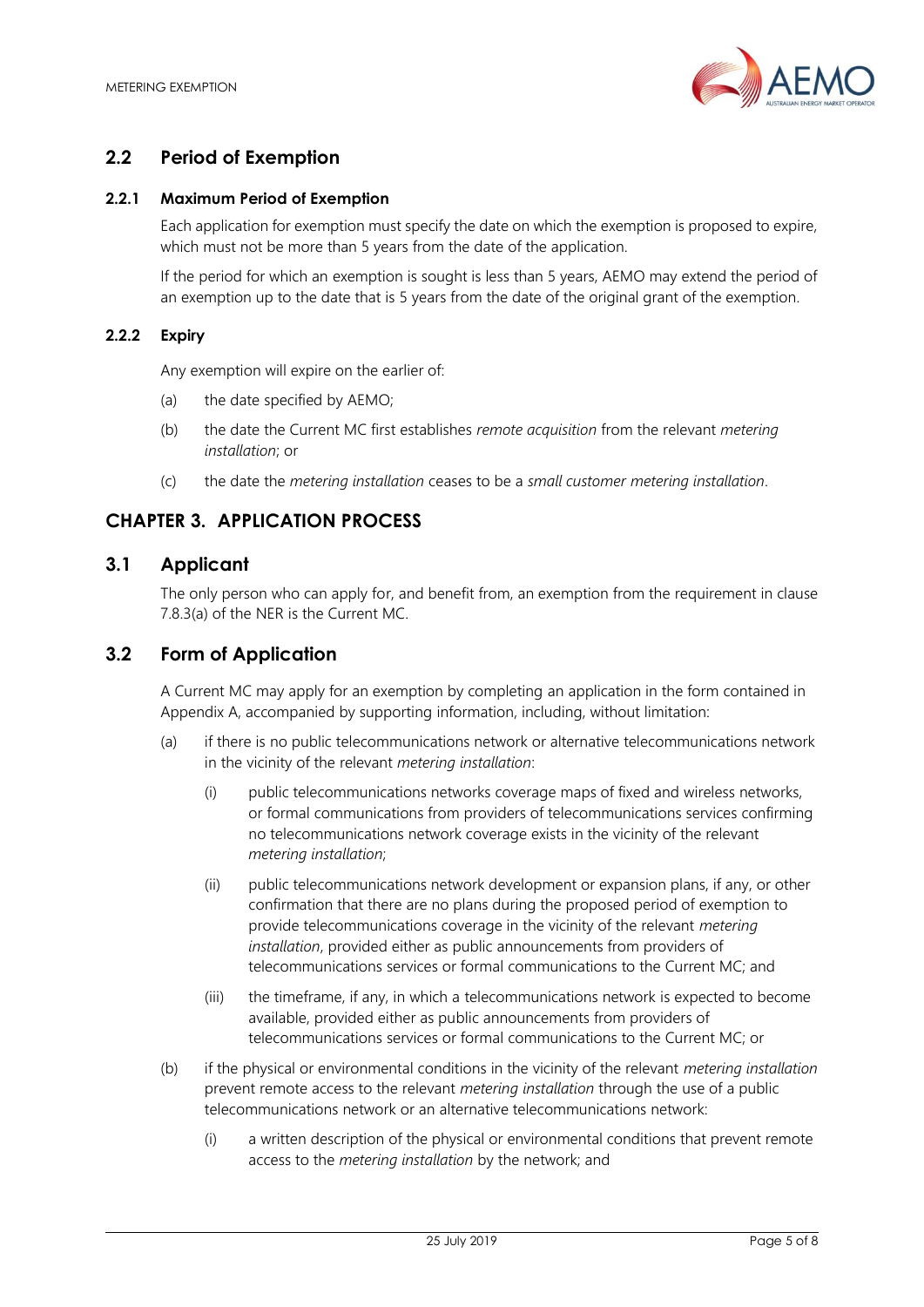

(ii) results of tests conducted to access the relevant public telecommunications network(s) or an alternative telecommunications network(s), such as signal strength recordings, and the dates and times at which the tests were conducted.

All formal communications from a telecommunications services provider must be addressed to the Current MC and permit AEMO to contact the telecommunications services provider to discuss the contents of the communication.

## <span id="page-5-0"></span>**3.3 Supporting Information in advance of Application**

Information about the coverage of a public telecommunications network or alternative telecommunications network provided to AEMO must remain current at all times and the Current MC must notify AEMO as soon as it becomes aware that this information is no longer correct.

A Current MC may use information about the coverage of a public telecommunications network or alternative telecommunications network previously provided to AEMO for future applications if:

- (a) the factual basis on which an application is made is identical with the factual basis on which the Current MC relied upon for a previous application; and
- (b) the Current MC has cited the previous application's ID in the subsequent application.

## <span id="page-5-1"></span>**3.4 Timing of Application**

Where reasonably practicable, the Current MC should apply for an exemption at least 5 *business days* prior to the installation of the relevant *metering installation*.

Where it is not reasonably practicable for a Current MC to apply for an exemption at least 5 *business days* prior to installation, AEMO may grant an exemption that is effective from the date on which the relevant *metering installation* was installed if the Current MC applies for the exemption no later than 30 *business days* after, the installation of the relevant *metering installation*.

# <span id="page-5-2"></span>**3.5 AEMO's Determination**

On receipt of an application, AEMO will:

- (a) assign a unique ID number to the application for exemption;
- (b) provide the applicant with confirmation of receipt;
- (c) review the application and, where necessary, request additional information or contact the telecommunications services providers from whom the Current MC has received formal communications about the availability of telecommunications network coverage in the vicinity of the *metering installation* for which the exemption is being sought; and
- (d) determine whether to approve the application and communicate that determination to the applicant within 5 *business days* of receipt of an application, or additional information requested (whichever is the later).

#### <span id="page-5-3"></span>**3.6 Grant of Exemption**

An exemption granted by AEMO will commence:

- (a) where the application has been made in accordance with section 3.4, on the date the relevant *metering installation* was installed; and
- (b) otherwise, on the date the application was received by AEMO.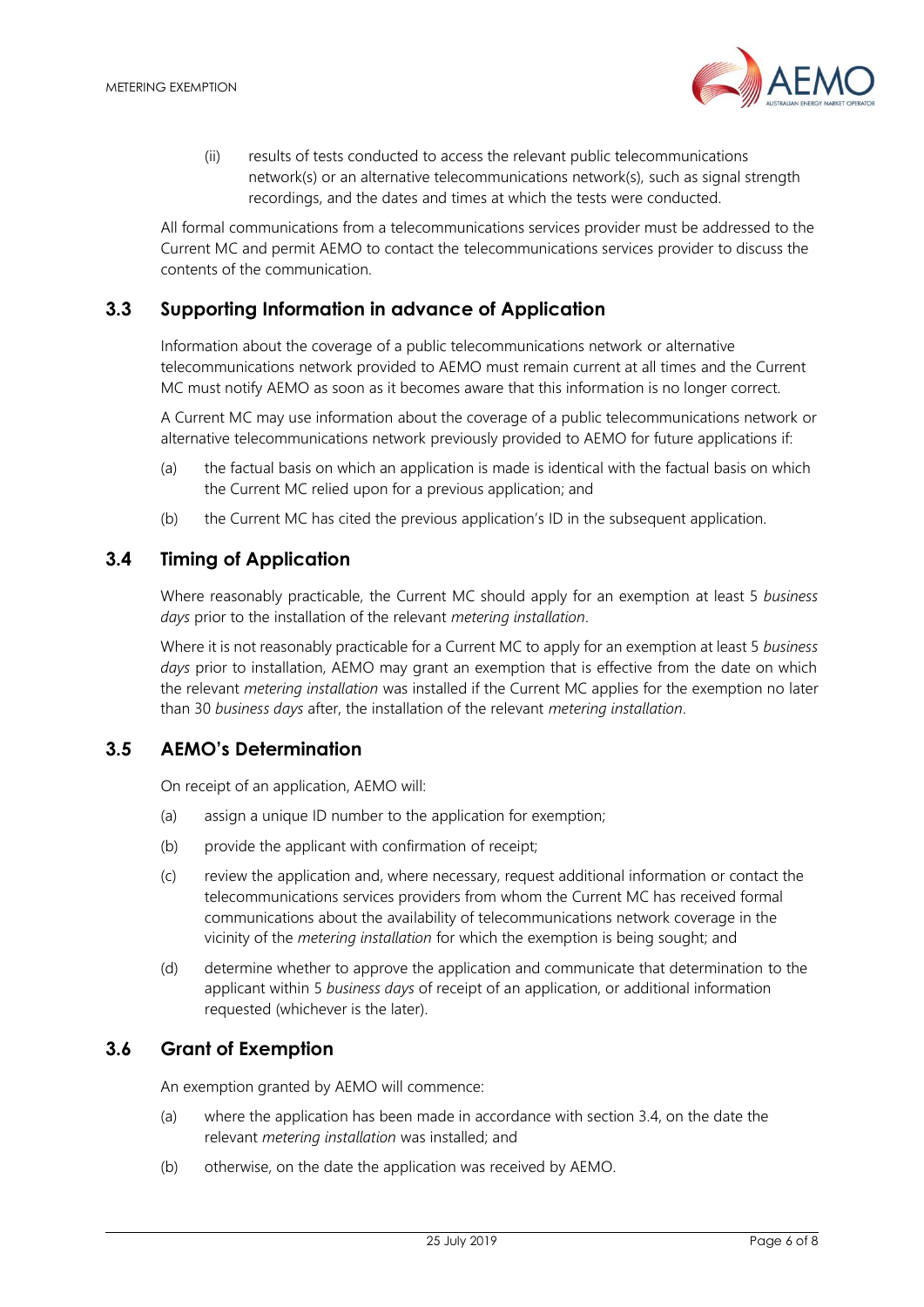

# <span id="page-6-0"></span>**3.7 Current MC's Obligations during the Exemption Period**

The Current MC must notify AEMO:

- (a) if a *telecommunications network* will enable remote access to the relevant *metering installation* by the end of the exemption period at least three months prior to the exemption's expiry date; or
- (b) as soon as practicable after becoming aware that a *telecommunications network* will not enable remote access to the relevant *metering installation* by the exemption's expiry date and apply for a further exemption a minimum of 30 *business days* prior to the exemption expiry date.

# <span id="page-6-1"></span>**CHAPTER 4. CHANGE OF METERING COORDINATOR**

#### <span id="page-6-2"></span>**4.1 Exemption Personal to Metering Coordinator**

An exemption issued in accordance with this Guideline is personal to the Current MC. If the Current MC will be replaced, the exemption will not transfer to the New MC.

#### <span id="page-6-3"></span>**4.2 Application for Reissue of Exemption if No Change in Circumstances**

- (a) A Current MC for a *metering installation* to whom AEMO has issued an exemption must notify AEMO forthwith if a Change Request is submitted in MSATS nominating a New MC.
- (b) If the New MC for that *metering installation* requires AEMO to reissue the exemption, the New MC must submit an application to AEMO within 5 *business days* of becoming the New MC to reissue the exemption using the form contained in Appendix A, and provide a statutory declaration that there are no circumstances warranting the expiry of the exemption.
- (c) If, in AEMO's reasonable opinion, there has been no change in circumstances to warrant the expiry of the exemption, AEMO will reissue the exemption to commence with the New MC's becoming the Current MC and to expire on the date specified in the exemption.

#### <span id="page-6-4"></span>**4.3 Change in Circumstances**

If there has been a change in circumstances affecting the availability of a *telecommunications network* enabling the *remote acquisition* of *metering data* from that *metering installation*, the New MC will need to submit an application using the form contained in Appendix A and comply with the requirements of sections 3.2 and 3.3.